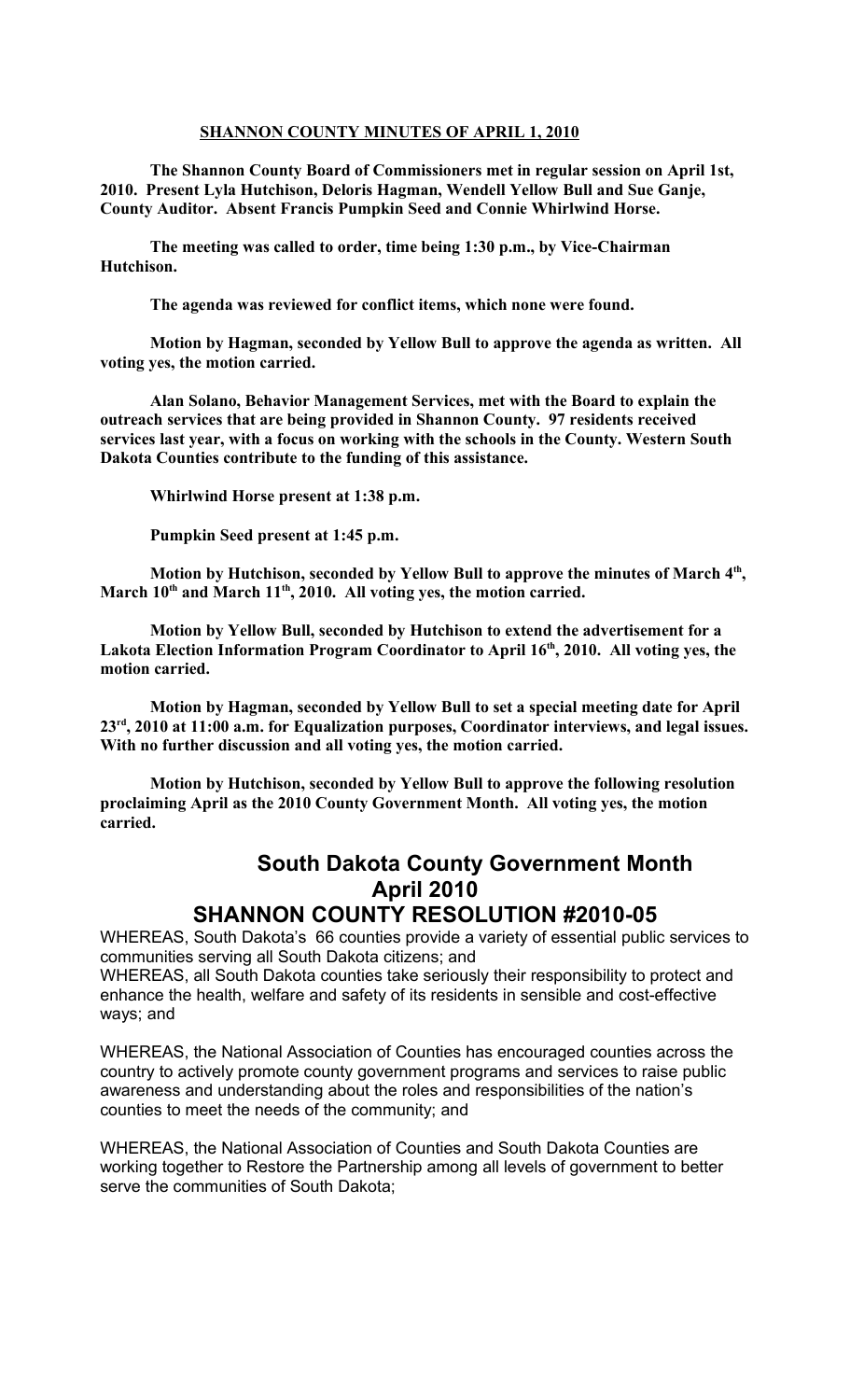PAGE 2.

NOW, THEREFORE, BE IT RESOLVED THAT, Shannon County Commission does hereby proclaim April as County Government Month and encourage all citizens, county officials, employees, and schools, to participate in county government celebration activities.

> /S/Connie Whirlwind Horse\_\_\_\_\_\_\_\_\_\_\_\_\_\_\_\_\_\_ Connie Whirlwind Horse, Chairwoman Board of County Commissioners Shannon County

ATTEST: **/S/Sue Ganje\_\_\_\_** Sue Ganje, County Auditor Shannon County

**The Auditor advised that the County website at [www.shannonsd.org,](http://www.shannonsd.org/) is now available. Commission minutes and agenda will be posted on the Commissioner page and the Highway department will start posting road related information.**

**Lou Nollett, acting County Road Supervisor, met with the Board to give updates on the highway shop, procedures and roads. Praise was given to the condition of the highway equipment and organization of the shop. Recommendations for road improvements were given, along with the discussion on the lack of money to bring the roads up to better conditions. Limited man and equipment power are also factors in maintaining the roads. .** 

**Motion by Yellow Bull, seconded by Hutchison to accept the Weed Policy as prepared by Weed Supervisor David Hauck, and place on file to implement into the County Manual. All voting yes, the motion carried.**

**Fuel quotes were presented as follows:** 

|                              |                    |                    | UNLEADED /500 GAL #2 RED DIESEL/1000 GALPROPANE 700 GAL |
|------------------------------|--------------------|--------------------|---------------------------------------------------------|
| Westco                       | \$2.624 per gallon | \$2.441 per gallon | \$1.679 per gallon                                      |
| <b>Lakota Plains</b>         |                    |                    | \$1.757 per gallon                                      |
| <b>Nelsons Oil &amp; Gas</b> | \$2.68 per gallon  | \$2.47             | \$1.70 per gallon                                       |
| <b>Pine Ridge Oil</b>        | No response        |                    |                                                         |
| <b>Muddy Creek</b>           | No response        |                    |                                                         |

**Motion by Yellow Bull, seconded by Hutchison to accept Westco for fuel at \$2.624 per gallon for 500 gallons unleaded, 1000 gallons #2 Red Diesel at \$2.441 per gallon and 700 gallons propane at \$1.757 per gallon. All voting yes, the motion carried.**

**Terri Halls, Director of Equalization, met with the Board to request travel approval.**

**Motion by Yellow Bull, seconded by Hutchison to approve travel for Kathy Timmins, Deputy Director of Equalization, for 2010 SDAAO Annual Conference in Mitchell May 25th to May 28th, 2010. Approximate cost is \$413.80 and is necessary to fulfill requirements for recertification. All voting yes, the motion carried.**

**Motion by Yellow Bull, seconded by Hagman to approve the Auditor's Account with the County Treasurer. All voting yes, the motion carried.**

**TO THE HONORABLE BOARD OF SHANNON COUNTY COMMISSIONERS.** 

**I Hereby submit the following report of my examination of the cash and cash items in the hands of the County Treasurer of this County on this 31st day of March,2010.**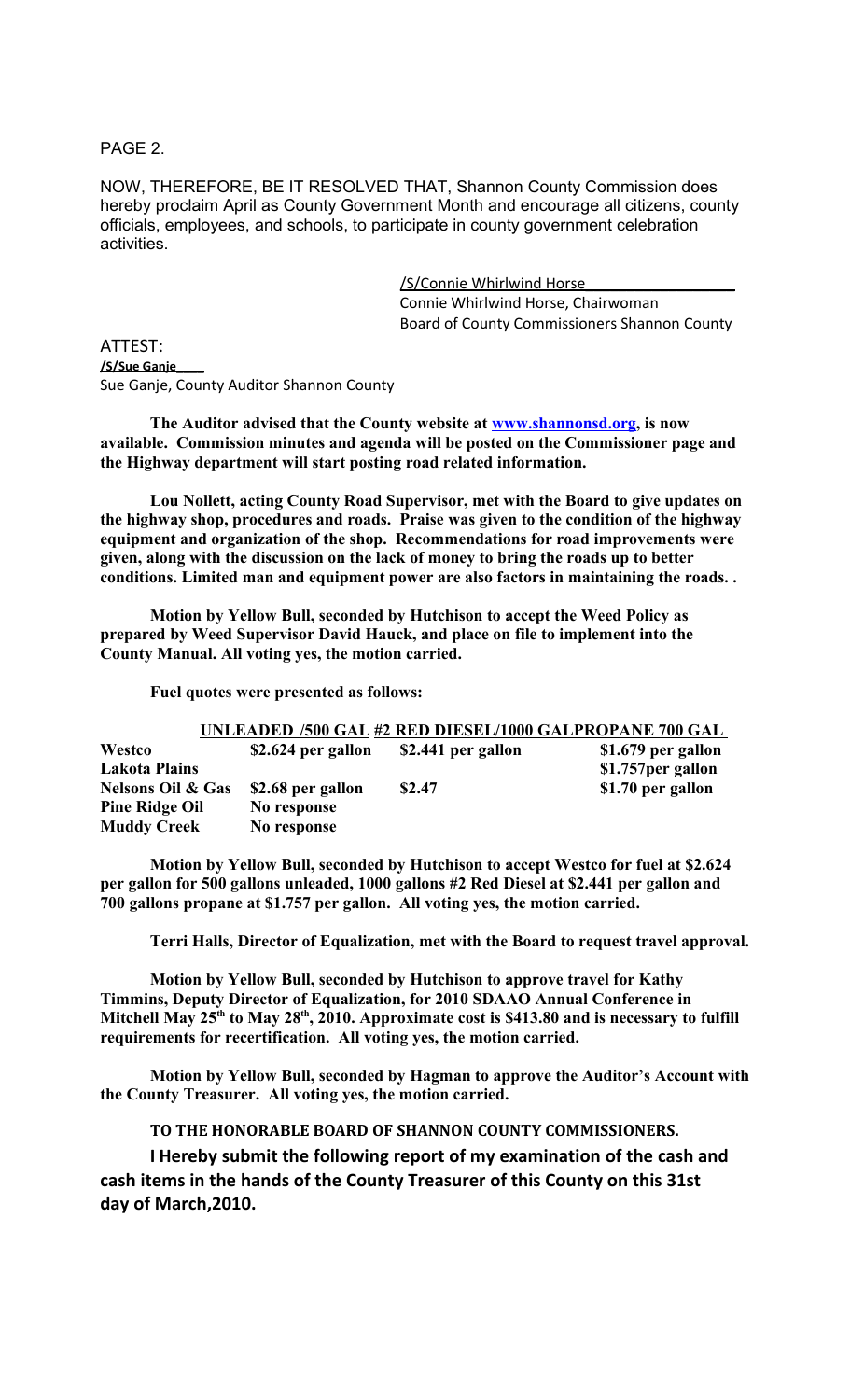**PAGE 3.**

 **TOTAL AMT OF DEPOSIT IN BANK OF THE WEST-------\$ 4,046.10 TOTAL AMT OF DEPOSIT IN WELLS FARGO BANK-------\$ 1,391.14 TOTAL AMT OF DEPOSIT IN FIRST INTERSTATE BANKHS\$ 8,097.75 TOTAL AMOUNT OF ACTUAL CASH**-------------------- **\$ 1,035.81 TOTAL AMT OF CHECKS IN TREASURER'S POSSESSION NOT EXCEEDING THREE DAYS-----------------------------------------\$ 726.59 MONEY MARKET SAVINGS**: **BANK OF THE WEST**- ------**\$ 2,266.75 WELLS FARGO BANK---**----**\$ 1,139.92 FIRST INTERSTATE BANK-HS\$251,547.07 CERTIFICATES OF DEPOSIT-FIRST INTERSTATE BANK-HS\$250,000.00 Itemized list of all items, checks and drafts which have been in the Treasurer's possession over three days: Sheriff Change fund:-----------------------------\$200.00 Election Petty Cash:------------------------------\$15.00 RETURNED CHECKS: BLACK FEATHER, DAVID---\$75.00 PARTON, JOY---\$32.00-LIC BLETHEN, RENE----------\$48.25-LIC POURIER, JOEL-\$349.00 BROKEN NOSE, LEROY-----\$44.50-LIC RED CLOUD, JOHN-\$45.90 BURGESS, JEANNE--------\$45.00 ROSS, WILLIAM---\$53.00 EAGLE BULL, ANNETTE M--\$43.00-LIC FINGER,LEONARD---\$376.47 GARNETT, AQUALYNE------\$64.00 GOINGS, TANYA L--------\$71.00 JANIS, JENNIFER--------\$90.50 LITTLE HAWK, JOLENE----\$32.40-LIC LONE HILL, TRINA-------\$20.70-LIC MCGAA, JUSTIN----------\$71.90-LIC MESTETH, PERRY---------\$63.00 MORRISON, NADINE-------\$15.00 OLD HORSE, JOHN--------\$15.00 BETTELYOUN,FRED--------\$129.40-LIC**

**TOTAL \$522,151.15**

**DATED THIS 30TH DAY OF MARCH, 2010 /S/Sue Ganje\_\_\_\_\_\_\_\_\_\_\_\_\_\_\_\_\_\_\_\_\_\_ SUE GANJE, COUNTY AUDITOR OF SHANNON COUNTY.**

**THE ABOVE BALANCE REFLECTS COUNTY MONIES, MONIES HELD IN TRUST, AND MONIES COLLECTED FOR AND TO BE REMITTED TO OTHER ENTITIES: SCHOOLS, TOWNS AND STATE.**

**Motion by Pumpkin Seed, seconded by Hutchison to approve a procedure that any person requesting agenda time for any comments or complaints must provide in writing to the Auditor 24 hours prior to any meeting such comments for the Commission to review and have in front of them when a person meets with the Board. With no further discussion and all voting yes, the motion carried.**

**Cecil Robinson met with the Board to discuss the investigation of his missing horses. Sheriff Daggett responded to Robinson's allegations that no action has been taken and explained actions that have been taken, by numerous agencies.**

**Sheriff Daggett reported that he investigated the incident where an individual threw a rock at the highway truck. Daggett spoke of a Homeland Security Workshop he would like to attend, along with an Arson Training Workshop. The Homeland Security Workshop costs will be reimbursed by the Department of Justice Grant.**

**Motion by Yellow Bull, seconded by Hagman to approve the letter to the SD Department of Public Safety supporting the Highway Safety Project agreement (4 County Grant). All voting yes, the motion carried.**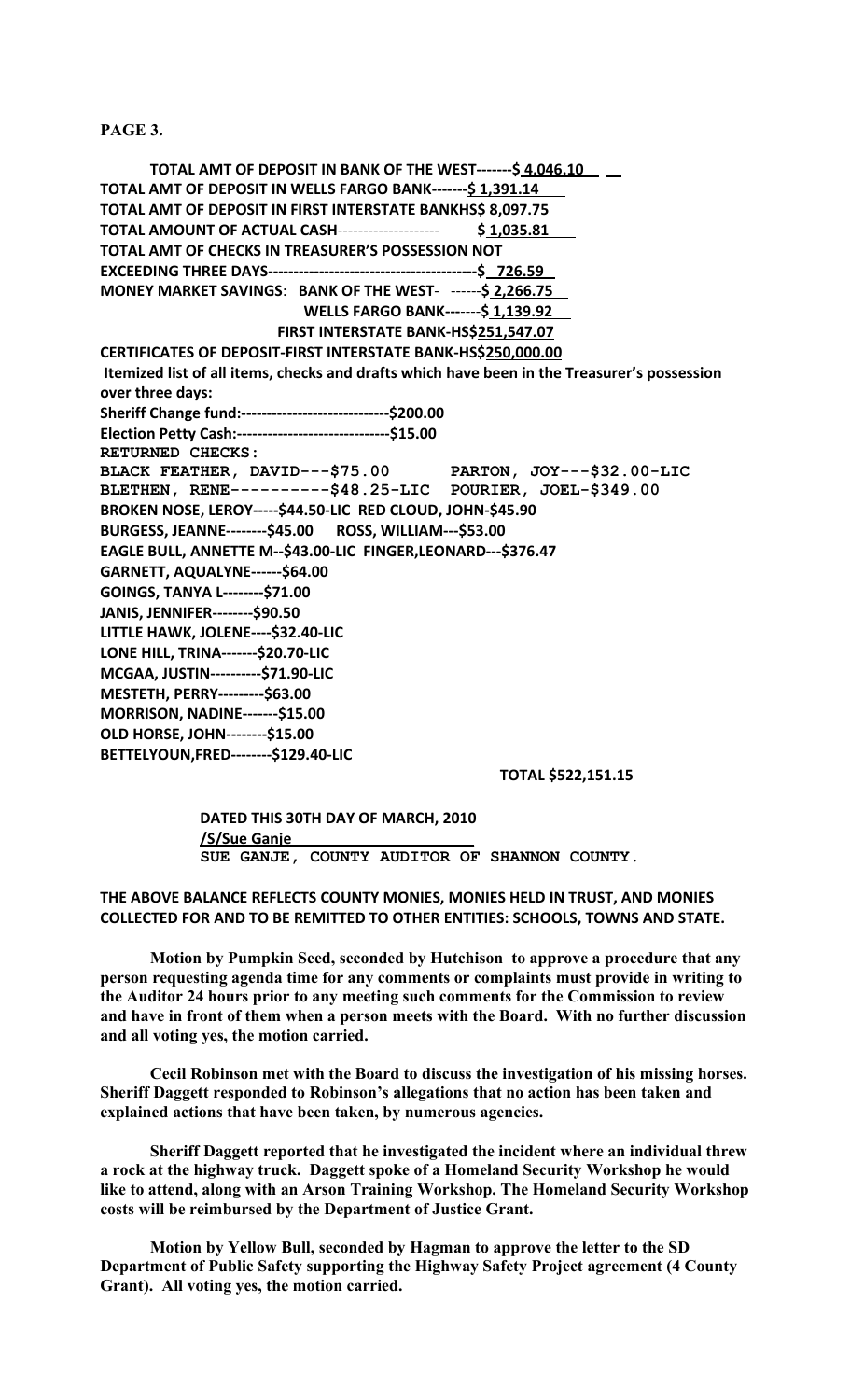## **Page 4.**

**Motion by Yellow Bull, seconded by Hagman to approve travel for Sheriff and Commissioners to attend the SD Homeland Security Workshop in Sioux Falls on June 15th to 17th, 2010. All voting yes, the motion carried.**

**Motion by Yellow Bull, seconded by Hagman to approve travel for Daggett to attend Arson Training by the SD Fire Marshall on May 5th and 6th, 2010. All voting yes, the motion carried.**

**Motion by Pumpkin Seed, seconded by Yellow Bull to approve the Oglala CAP office for the Oglala polling place for the June Primary to be held on June 8th, 2010. All voting yes, the motion carried.**

**Deputy States Attorney Patrick Ginsbach met with the Board to present a proposed petition for amending the Home Rule.**

**Motion by Yellow Bull, seconded by Pumpkin Seed to have the amended petition by April 23, 2010 for their review and approval. All voting yes, the motion carried.**

**Motion by Yellow Bull, seconded by Pumpkin Seed to approve the following bills. With no further discussion and all voting yes, the motion carried.**

**GENERAL**

| <b>Commissioners Salaries (5)</b>    | <b>March Salaries</b>              | \$800.00 |
|--------------------------------------|------------------------------------|----------|
| <b>Auditor's Office Salaries</b>     | <b>March Salaries</b>              | 3,323.53 |
| <b>Treasurer's Office Salaries</b>   | <b>March Salaries</b>              | 2,961.95 |
| <b>States Attorney Salary</b>        | <b>March Salaries</b>              | 901.25   |
| Dir. Of Equal. Office Salaries       | <b>March Salaries</b>              | 1,575.68 |
| <b>Reg. of Deeds Office Salaries</b> | <b>March Salaries</b>              | 1,738.69 |
| <b>Vet's Service Office Salary</b>   | <b>March Salary</b>                | 986.56   |
| <b>Sheriff Salary</b>                | <b>March Salary</b>                | 3,094.29 |
| <b>Weed Supervisor Salary</b>        | <b>March Salary</b>                | 397.50   |
| <b>Coroner Fees</b>                  | <b>March Fees</b>                  | 960.00   |
| <b>American Family Assurance</b>     | <b>April Insurance</b>             | 24.60    |
| <b>Carol Butzman</b>                 | <b>Mental Illness</b>              | 520.59   |
| Daggett, Jim                         | <b>April Blue Cross Prem.</b>      | 307.75   |
| <b>Election Systems and Software</b> | 2-26;#734019                       | 1,872.00 |
| Farrell, Farrell & Ginsbach          | <b>Deputy States Atty Contract</b> | 833.33   |
| <b>Golden West Telephone</b>         | <b>Phone</b>                       | 213.60   |
| <b>Pennington County Jail</b>        | <b>Mental Illness</b>              | 126.00   |
| <b>Pennington County Sheriff</b>     | <b>Mental Illness</b>              | 136.81   |
| <b>Quill Corporation</b>             | <b>Supply</b>                      | 50.94    |
| <b>South Dakota Retirement</b>       | <b>March Retirement</b>            | 1,819.94 |
| <b>StarComesOut, Stanley</b>         | <b>Travel</b>                      | 45.14    |
| <b>US Postal Service</b>             | <b>March Postage</b>               | 229.60   |
| <b>Wells Fargo Bank</b>              | <b>March Payroll Taxes</b>         | 2,778.51 |
| <b>Wells Fargo Bank</b>              | Extra Comm. Payroll Tax            | 38.24    |
| <b>Alltel</b>                        | <b>Sheriff Phone</b>               | 120.67   |
| Culligan                             | 3-1;#133238                        | 10.00    |
| <b>Division of Motor Vehicle</b>     | <b>Renewal Plates for Sheriff</b>  | 8.00     |
| <b>Fall River County Auditor</b>     | <b>Maintenance</b>                 | 1,235.46 |
| <b>Cardmember Service</b>            | Misc.                              | 1,576.53 |
| Ganje, Sue                           | 3/5/8; Mileage RC                  | 99.40    |
| <b>Governors Inn</b>                 | <b>Travel</b>                      | 300.00   |
| <b>Hagman</b> , Deloris              | <b>Travel</b>                      | 143.52   |
| <b>Jefferson Partners LLP</b>        | 3-17-2010                          | 132.00   |
| <b>Kennedy, Pier N Knoff LLP</b>     | $1 - 11/12$                        | 143.40   |
| <b>Lakota Country Times</b>          | 3-17; Iss26; 3-4Min                | 418.64   |
| Martinez, Audrey L.                  | <b>Travel</b>                      | 58.46    |
| <b>McLeod's Office Supply</b>        | 3-18;#011272;Ballot                | 970.90   |
| <b>Oglala Sioux Tribe</b>            | Rent                               | 200.00   |
| <b>Pennington County States Atty</b> | <b>Mental Illness</b>              | 200.00   |